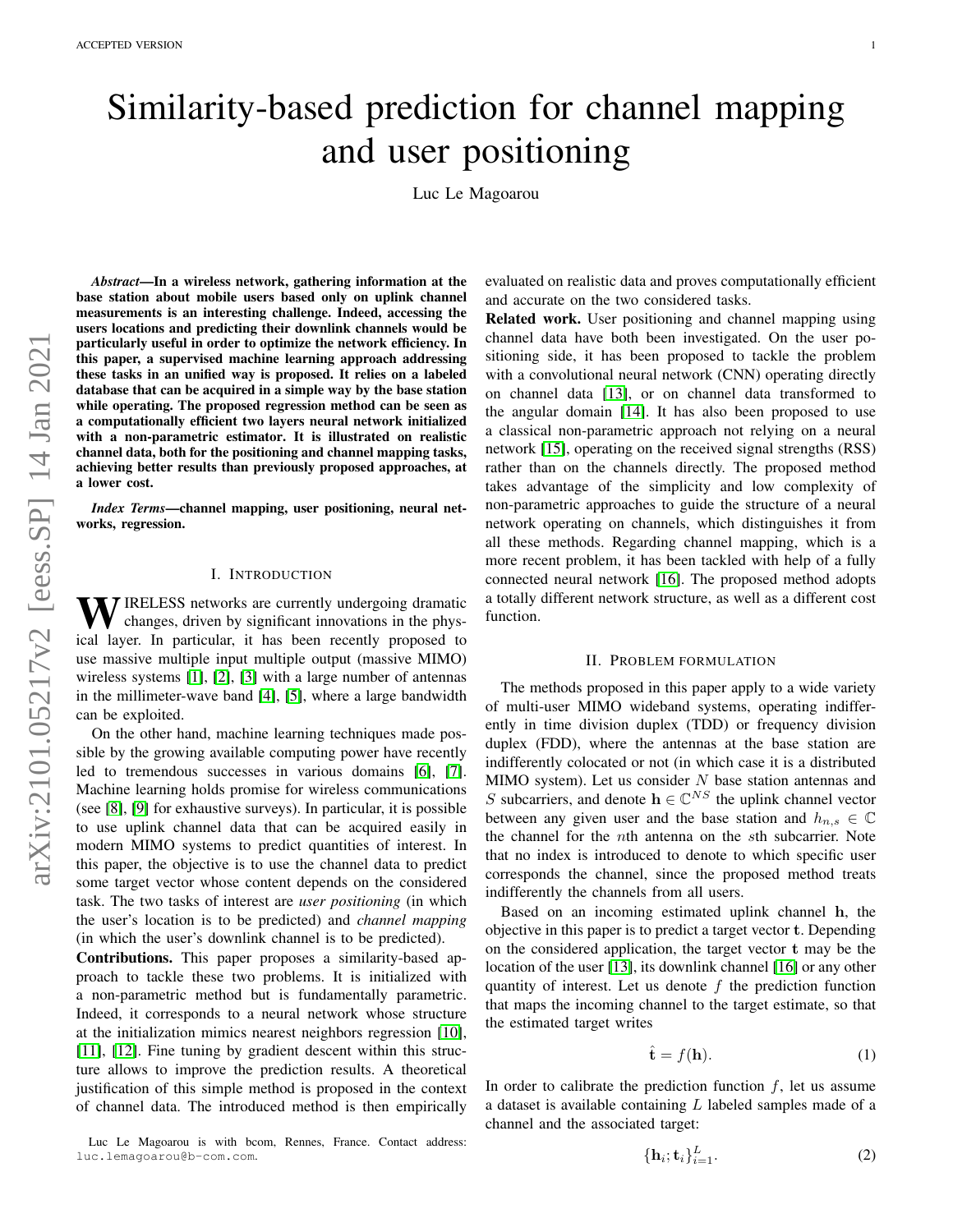Under this very general framework, two tasks are considered in this paper.

User positioning. The objective of this task is to predict the position of the user, based only on the knowledge of its uplink channel. In that case the target t contains the coordinates of the user's position (either in 2D or 3D depending on the context). Regarding the labeled data acquisition, it has to be obtained by an auxiliary sensor such as the GPS [\[15\]](#page-4-14), either online or during an offline data collection phase.

Channel mapping. This task aims at eliminating the need for a downlink channel estimation phase. Indeed, in that case the target t contains the user's downlink channel, which has to be predicted from the knowledge of the uplink channel. Labeled data can be acquired during a phase where the base station sends downlink pilots, as explained in details in [\[16\]](#page-4-15). Channel mapping is especially interesting for FDD systems that use different frequencies for the uplink and downlink transmissions. In its original formulation [\[16\]](#page-4-15), channel mapping takes as input the channel on only a subset of the base station antennas, so as to lighten the computational cost. This setting is also considered in the experimental part of this paper.

System operation. For the two considered tasks, the system operates in two phases. During the *training phase*, data are collected (using GPS or downlink pilots) and the prediction function is learned. During the *exploitation phase*, the learned prediction is used. For the proposed method, these two phases are not mutually exclusive in time. Indeed, after an initial training has been carried out, they can be intertwined and online learning can be used so as to adapt to changes in the environment or users distribution.

# III. SIMILARITY-BASED PREDICTION

Let us now introduce the proposed prediction method, by unveiling the structure of the prediction function  $f$ . The method is based on the very simple rationale that similar channels lead to similar targets. The main novelty of this paper is to translate that rationale into a neural network structure instead of using a generic network structure, as was done previously [\[16\]](#page-4-15), [\[14\]](#page-4-13), [\[13\]](#page-4-12).

# *A. The Nadaraya-Watson estimator*

The similarity-based prediction method proposed here is inspired by the Nadaraya-Watson estimator [\[17\]](#page-4-16), [\[18\]](#page-4-17), which is a classical non-parametric regression method. It is based on an approximation of the joint density of inputs and targets by kernels located at the training points [\[19\]](#page-4-18), [\[20\]](#page-4-19). Such an approximation leads to the conditional expectation of the target given the input taking the form

$$
\hat{\mathbf{t}} = \mathbb{E} \left[ \mathbf{t} | \mathbf{h} \right] \frac{\sum_{i=1}^{L} K(\mathbf{h}, \mathbf{h}_i) \mathbf{t}_i}{\sum_{j=1}^{L} K(\mathbf{h}, \mathbf{h}_j)},
$$
(3)

where  $K(\cdot, \cdot)$  is a kernel function measuring the similarity between two inputs. The estimate of the target is then a convex combination of targets corresponding to the training points. In order to perform well, such a non-parametric method requires a fine enough sampling of the channel space, which may require a very large number of training points L. However,

for the studied problem, it is argued in section [III-C](#page-2-0) that the particular nature of channel data allows to overcome this issue.

### *B. Neural network structure*

Let us now propose a neural network structure whose initialization corresponds to the Nadaraya-Watson estimator, so as to view this non-parametric method as a parametric one, whose parameters can be optimized. To do so, a kernel measuring the similarity between channels using the complex inner product is used. Indeed, denoting  $\mathcal{I}_k(\mathbf{h})$  the set of indices corresponding to the  $k$  training channels that are most correlated to the current channel h, the used kernel takes the form

$$
K(\mathbf{h}, \mathbf{h}_i) \triangleq \begin{cases} |\mathbf{h}_i^H \mathbf{h}| & \text{if } i \in \mathcal{I}_k(\mathbf{h}), \\ 0 & \text{otherwise.} \end{cases}
$$
(4)

It amounts to take into account only the  $k$  training channels most correlated to the current one. The hyperparameter  $k$  is chosen to be small (no more than a few dozens), yielding sparsity that reduces the computational cost of the method. With this kernel, the Nadaraya-Watson estimator can be viewed as an instance of  $k$ -nearest neighbors  $(k-NN)$  regression.

Instead of considering this estimator as static, it is possible to view it as the forward pass in a neural network, given in algorithm [1,](#page-1-0) where  $HT_k(\cdot)$  refers to the hard thresholding operator that keeps unchanged the k entries of greatest modulus of its input and sets all the others to zero. The sequence of linear and nonlinear operation can also be visualized on figure [1.](#page-1-1)

Algorithm 1 Similarity-based prediction (forward pass)

- Input: Input h, dictionary matrix D, prediction matrix P, sparsity level  $k$ .
- <span id="page-1-0"></span>1: Correlation:  $c \leftarrow D^H h$
- 2: Hard thresholding:  $\mathbf{s} \leftarrow HT_k(\mathbf{c})$
- 3: Normalization:  $y \leftarrow \frac{|\mathbf{s}|}{\|\mathbf{s}\|_1}$
- **Output:**  $\hat{\mathbf{t}} \leftarrow \mathbf{P} \mathbf{v}$  (estimated target)

<span id="page-1-1"></span>

Fig. 1: Feedforward representation of the proposed method.

The matrices  $D$  and  $P$  are the weights of the neural network that are to be optimized. Initializing them with

$$
\mathbf{D} = (\mathbf{h}_1, \dots, \mathbf{h}_L), \, \mathbf{P} = (\mathbf{t}_1, \dots, \mathbf{t}_L), \tag{5}
$$

amounts to initialize the neural network as the Nadaraya-Watson estimator. These weights can then be optimized by gradient descent using back-propagation [\[21\]](#page-4-20) to better fit the labeled dataset, according to some cost function. The precise form of the used cost functions are given in the experimental part of the paper since they depend on the considered application. This fine tuning phase helps because the distribution of the training samples may not be perfect for the ultimate goal, and the used channels can be noisy. Fine tuning is meant to correct these two potential defects.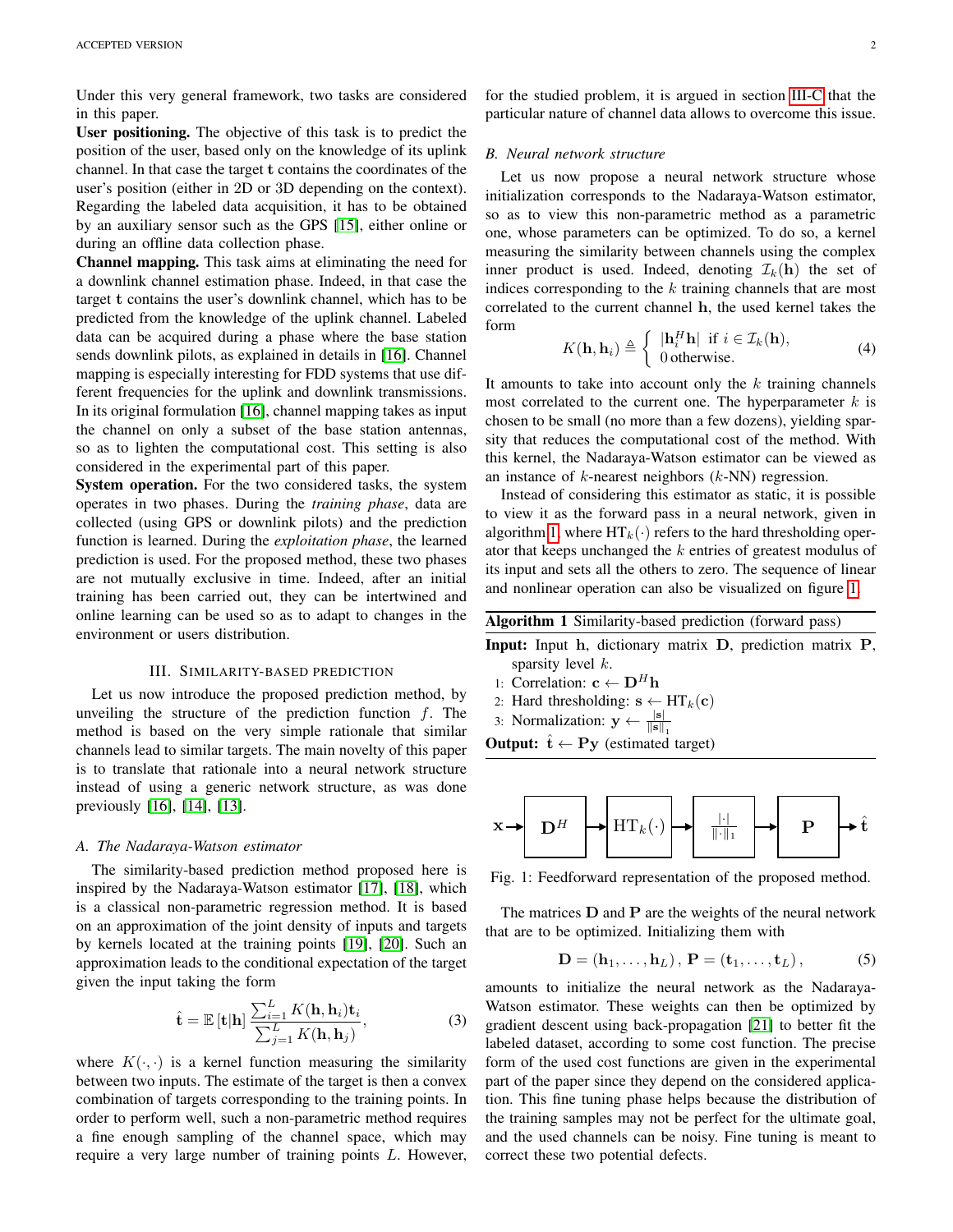Computational complexity. The proposed method is particularly computationally efficient. Indeed the complexity of the forward pass is dominated by the first step (multiplication by  $\mathbf{D}^H$ ), which costs  $\mathcal{O}(NSL)$  arithmetic operations. The backward pass is even more efficient since it costs only  $O(NSk)$ arithmetic operations, thanks to the sparsity obtained via the hard thresholding operation. Note that this complexity is much lower than the one of concurrent approaches. Moreover, if the number of training samples  $L$  is very large, it is also possible to keep only a subset of the training samples or to perform clustering to build matrices  $D$  and  $P$  in order to further reduce the complexity of the method, as is classically done for radial basis function networks (RBFN) [\[22\]](#page-4-21). This is one advantage of viewing the method as parametric, leading to a forward pass costing  $O(NSL)$  arithmetic operations, where L is a fixed number independent of the number of training samples. This possibility is not explored in the current paper, but an interesting avenue for future developments. The complexity of the proposed approach is compared precisely to the one of concurrent approaches in the experimental part of the paper.

# <span id="page-2-0"></span>*C. Why should it work?*

Given the simplicity of the proposed method, it is legitimate to wonder why it should work well with channel data, although in other domains such as image or audio processing, this kind of local interpolation methods are outperformed by more elaborate deep learning methods [\[6\]](#page-4-5).

In order to answer this question, let us take a step back. Actually, data processing techniques are often based on the *manifold assumption*: Meaningful data (signals) lie near a low dimensional manifold, although their apparent dimension is much larger [\[23\]](#page-4-22), [\[24\]](#page-4-23) [\[7,](#page-4-6) Section 5.11.3] [\[25,](#page-4-24) Section 9.3]. The performance of local interpolation methods is heavily dependent on the dimension of the data manifold (the lower the better). In order to perform well for a reasonable number of training points, the manifold dimension should be low. Indeed, the number of required training points for a given accuracy grows exponentially with the manifold dimension [\[26\]](#page-4-25), [\[27\]](#page-4-26).

*What is the dimension of the channel data manifold?* As previous work suggests, it is reasonable to assume the existence of a *position to channel mapping* [\[16\]](#page-4-15), i.e. a deterministic function linking the position of the user with the corresponding channel. The set of possible positions can be modeled as a twodimensional manifold (neglecting the elevation dimension). If it is further assumed that the position to channel mapping is an homeomorphism (continuous bijection whose inverse is also continuous), then the channel vectors lie on a twodimensional manifold (simple application of the definition of a manifold). This conclusion is very encouraging since it means that despite the high apparent dimension of channel vectors (due to the large number of antennas and subcarriers), the very low dimension of the channel manifold should allow simple local interpolation methods to perform well with a reasonable number of training points.

Note that such a simple reasoning cannot be applied to image or audio data, and the data manifold in these domains is very likely to be much higher dimensional (e.g. a few dozens for images [\[28\]](#page-4-27)). In summary, the channel data is inherently much less complex than image or audio data, so that local methods can work well for channel data although much more computationally complex techniques have to be used in these domains (such as deep learning).

# IV. EXPERIMENTS

In this section, the proposed similarity-based approach is illustrated on the channel mapping and user positioning tasks. Implementation details. The method is implemented with help of the PyTorch library [\[29\]](#page-4-28), so that gradients are computed automatically. The optimization is done with minibatch gradient descent (size of the minibatches depending on the application) using the Adam optimization algorithm [\[30\]](#page-4-29). Note that complex weights and inputs are handled classically by stacking the real and imaginary parts so that the neural network treats only real numbers. Moreover, for the fine tuning, the column of D corresponding to the current training sample is excluded in order to avoid trivial solutions during training (using for prediction a channel which is exactly the current training sample).

#### *A. Channel mapping*

The channel mapping application is investigated with help of the DeepMIMO dataset [\[31\]](#page-4-30), which is itself based on the ray-tracing simulator Wireless InSite by Remcom [\[32\]](#page-4-31). In order to ease comparisons with prior art, the considered setting is exactly the same as in [\[16\]](#page-4-15), namely multipath channels (5 paths) obtained from an indoor environment consisting in a  $10 \text{ m} \times 10 \text{ m}$  room, with  $N = 64$  antennas on the ceiling and  $S = 16$  subcarriers, an uplink frequency of 2.4 GHz and a downlink frequency of 2.5 GHz (see [\[16\]](#page-4-15) for a more detailed description). The labeled dataset consists of  $L$  uplink channels for which only 8 randomly picked antennas are considered paired with the associated downlink channel (on all 64 antennas) corresponding to users randomly located in the room, with  $L$  varying in our experiment. The cost used in order to fine tune the neural network of figure [1](#page-1-1) (for 100 epochs) is the opposite of the downlink spectral efficiency averaged over subcarriers obtained when using the estimated downlink channel as precoder, taking the form

<span id="page-2-1"></span>
$$
-\mathbb{E}\left[\frac{1}{K}\sum_{k=1}^{K}\log_{2}\left(1+\frac{|\mathbf{h}_{D,k}^{H}\hat{\mathbf{h}}_{D,k}|^{2}}{\|\hat{\mathbf{h}}_{D,k}\|_{2}^{2}}\right)\right],\qquad(6)
$$

where  $h_{D,k}$  is the downlink channel on the kth subcarrier,  $h_{D,k}$  is its estimation given by the neural network, and the expectation being in practice estimated by averaging over minibatches of 1000 channels. The hard thresholding parameter is fixed to  $k = 5$ .

**Results.** Figure [2](#page-3-0) summarizes the obtained results for  $L \in$ {1000, 3000, 6000, 12000, 30000, 60000}, showing the spectral efficiency (opposite of the cost [\(6\)](#page-2-1)) averaged over 1000 randomly picked test channels. Results are shown for the initialization (blue dots) and after fine tuning by gradient descent for  $L \in \{3000, 6000, 12000\}$  (red crosses). An upper bound (obtained using the true channel as precoder) is also shown (black dashed line). It is interesting to notice that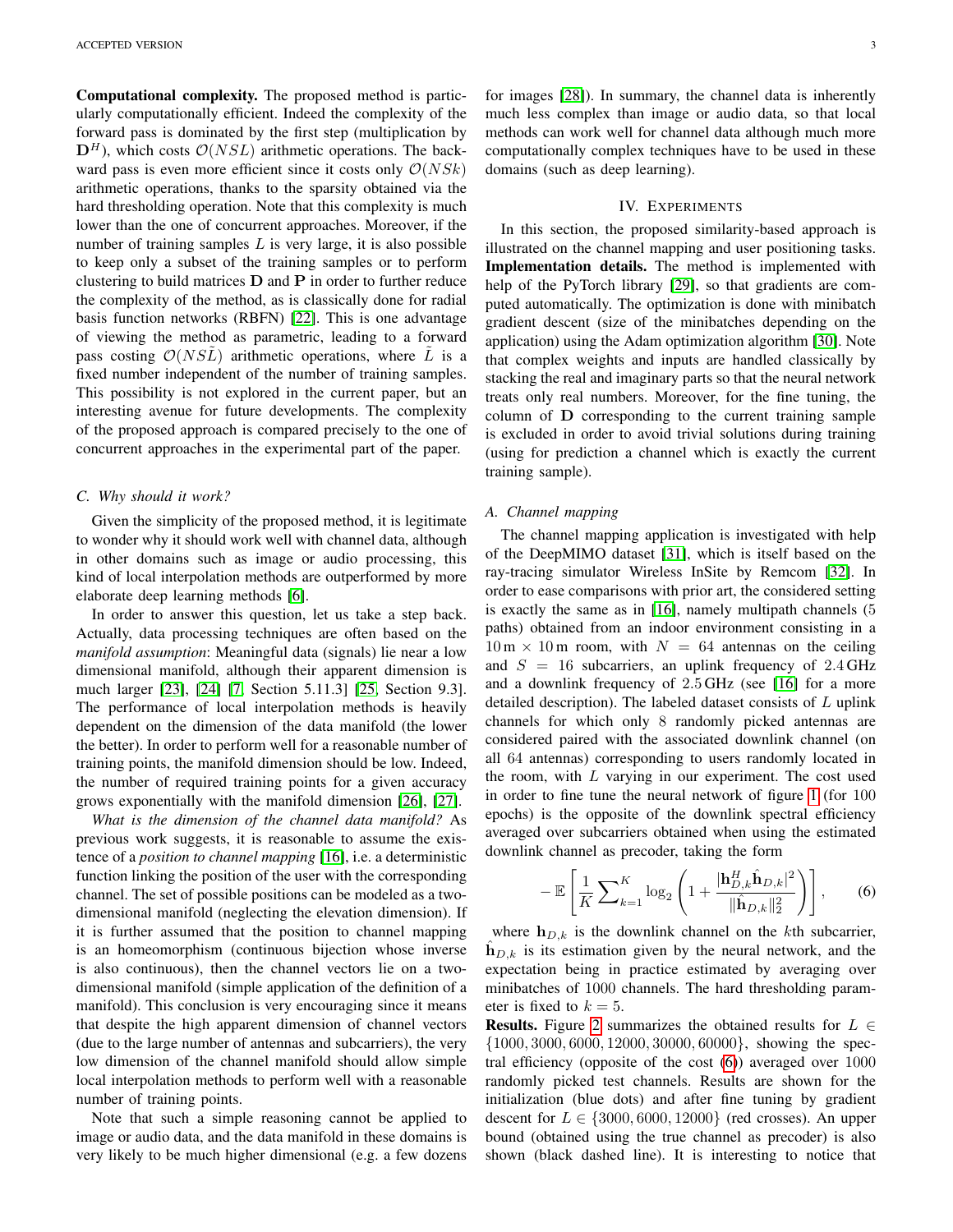<span id="page-3-0"></span>

Fig. 2: Channel mapping results.

only a reasonable amount of training data is required to get very close to the upper bound with the proposed method. Indeed, the obtained results are within 6% of the upper bound without fine tuning and within  $4\%$  with fine tuning, with only 12000 training points. This performance is superior to the previously proposed method [\[16,](#page-4-15) Figure 7], which obtained results within 9% of the upper bound with 120000 training samples (ten times more). Moreover, the proposed method yields a much lighter network (forward pass costing around 1e6 arithmetic operations) compared to the fully connected neural network of [\[16\]](#page-4-15) (around 3e7 arithmetic operations). In summary, the proposed method yields better results with fewer training samples, at a lower cost. This experiment shows the great potential of the similarity-based approach for the channel mapping problem. However, the number of required training samples may still seem large in regard of the quite small area considered in this experiment. This issue should be taken into account in future work. Note that this issue is less significant in the next experiment regarding the user positioning task.

### *B. User positioning*

The user positioning task is investigated with help of a dataset originally intended for the IEEE Communication Theory Workshop (CTW) 2020 data competition [\[33\]](#page-4-32), built with a channel sounder described in [\[13\]](#page-4-12). The considered base station comprises  $N = 56$  antennas and communicates over  $K = 924$  subcarriers at the central frequency of 1.27 GHz. The labeled dataset consists of  $L = 4979$  channels h with the corresponding location p that are measured in an area of approximately  $1 \text{ km}^2$  in the streets of Stuttgart, Germany. It is divided into 4096 channels used for training and 883 channels used as validation data.

Dimensionality reduction. Channels described in the previous paragraph are of very high dimension. Indeed, they can be seen as  $56 \times 924$  complex matrices. Using directly the method of algorithm [1](#page-1-0) on these channels would result in a very high computational complexity. In order to reduce the computational burden, the dimensionality of input channels is

<span id="page-3-1"></span>

Fig. 3: User positioning results.

reduced by computing the left singular vector corresponding to the largest singular value and using it as input for algorithm [1.](#page-1-0) This results in inputs of size  $N = 56$  complex numbers (112) real numbers) only. The cost used to fine tune the network of figure [1](#page-1-1) (for 50 epochs) corresponds to the average localization error, taking the form

$$
\mathbb{E}\left[\left\Vert \mathbf{p} - \hat{\mathbf{p}}\right\Vert_2\right] \tag{7}
$$

where p is the true position and  $\hat{p}$  its estimation given by the neural network, and the expectation being in practice estimated by averaging over minibatches of 100 channels. The hard thresholding parameter  $k$  is varied between 2 and 16.

Baselines. The proposed method is compared to two baselines taking the same inputs. The first one is an instance of extreme learning machine (ELM) as was proposed for user positioning [\[34\]](#page-4-33), with a random layer of 50000 neurons and a rectified linear activation (ReLu) [\[7,](#page-4-6) Chapter 6]. The second one is a simple multilayer perceptron (MLP) [\[7,](#page-4-6) Chapter 6] comprising two layers made of 112 neurons with a ReLu non-linearity followed by a last linear one with three neurons (outputting location estimates). It is trained for 200 epochs with the Adam optimization algorithm [\[30\]](#page-4-29).

Results. Figure [3](#page-3-1) summarizes the obtained results for a varying number of neighbors (corresponding to the parameter  $k$  of the hard thresholding operator) and for the two baselines. First of all, note that the proposed method leads to better positioning results than the baselines (the MLP leading to approximately 70 m and the ELM to approximately 80 m average errors). Then, it is interesting to notice that the number of neighbors has only a modest influence on the localization error, provided it is chosen not too small (larger than 4). Second, fine tuning shows beneficial for the localization task (except for  $k = 1$ , where the fine tuning decreases a lot the positioning accuracy). Indeed, the initialization gives errors around 52 m while fine tuning allows to attain errors around 42 m (approximately 20% better). Keeping in mind that the area on which localization is sought is of  $1 \text{ km}^2$ , such results are pretty accurate and encouraging. Moreover, note that most of the time the localization error is much smaller than the average (the median is